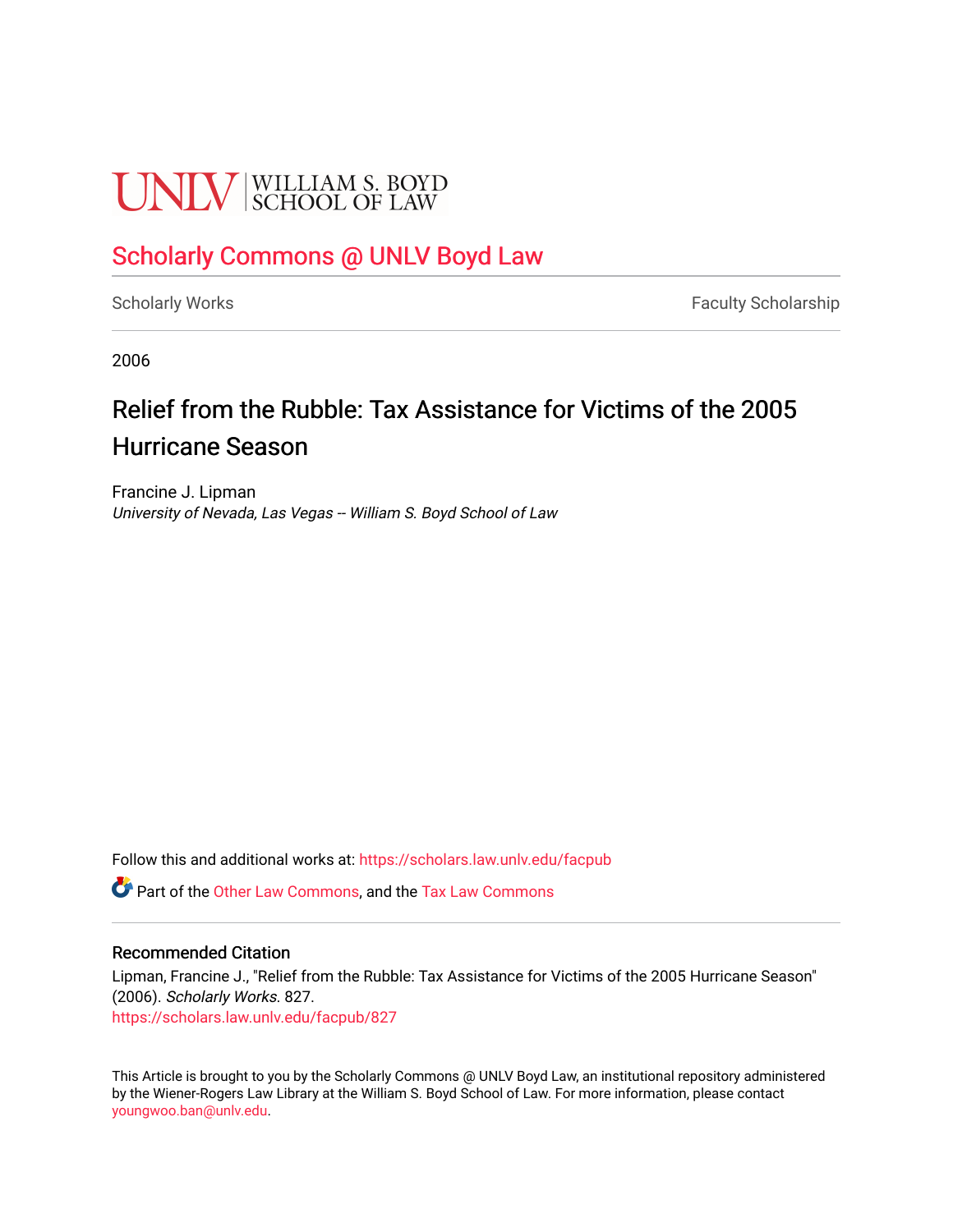W

# **POINTS TO REMEMBER**

#### **INTRODUCTION:** The two

Points in this issue address very different but equally timely subjects. In the first, Francine Lipman and Sean Stegmaier provide a primer on the tax consequences of natural disasters, including the legislation recently enacted in response to the devastation that followed Hurricane Katrina, as well as the prospect of legislation that would extend the new provisions to victims of Hurricanes Rita and Wilma. Next, Matt Belcher and Glen Mincey describe longawaited and recently proposed regulations on the award of compensatory partnership equity interests and explain how tax advisors will have to modify what is now standard practice if these proposals are finalized.

*-Alice* G. Abreu, Philadelphia, PA

### RELIEF FROM THE RUBBLE: **TAX ASSISTANCE FOR VICTIMS** OF THE **2005 HURRICANE SEASON**

*by Francine J Lipman and Sean M. Stegmaier Orange County, CA*

record-breaking hurricane sea-**S**son in 2005 pounded the South with some of the most extreme weather and tragic losses that we have seen in a very long time. August brought Hurricane Katrina, an overwhelming and historically destructive disaster, to the Gulf Coast, displacing millions and injuring and killing thousands of people. September brought Hurricane Rita and its 100-plus-mile-an-hour winds and relentless rain back to the battered southeast. October brought Hurricane Wilma, destroying homes and businesses across Florida. Hundreds of billions of dollars of losses and thousands of lives were swept away in these three horrible hurricanes.

Homeless and devastated, thousands of victims have relocated either temporarily or permanently. As they begin to reassemble the pieces of their lives, they have a number of questions relating to the tax consequences of their losses and their receipt of disaster relief.

This article will address the most common tax questions facing disaster victims and provide answers for victims of presidentially declared disasters generally and Hurricane Katrina victims specifically. Although the tax laws generally provide relief for taxpayers who have suffered casualty losses, they provide more favorable treatment for victims of disasters that have been declared a major disaster by the President. Victims of Hurricane Katrina have been provided even more favorable treatment under the Katrina Emergency Tax Relief Act of 2005 (KETRA) signed into law by President Bush in late September. As this article goes to press members of Congress are considering extending the more favorable tax treatment under KETRA to victims of Hurricanes Rita and Wilma.

#### DISASTER LOSSES AND DEFERRAL OF DISASTER GAINS RECOGNITION OF CASUALTY LOSSES

The most common tax relief provisions available for victims of disasters are casualty loss deductions and the deferral of recognition of casualty gains. If a victim of a presidentially declared disaster suffers losses that are not fully reimbursed, she may either claim a deduction for the year in which the loss occurred or deduct the loss in the prior tax year by filing an amended return. By taking the deduction in the prior year, the taxpayer may receive a greater tax benefit and an immediate refund. Taxpayers have until the due date (without extensions) of their tax return for the year in which the disaster actually occurred to amend their prior year tax return to claim any available casualty loss deduction. Therefore, taxpayers will each have to amend their 2004 tax

returns no later than April 15, 2006, if they elect to deduct their 2005 casualty losses in 2004.

#### CASUALTY LOSS CALCULATIONS

Unless Congress acts, victims of hurricanes Rita and Wilma will be subject to less favorable tax treatment than victims of Katrina. This less favorable treatment for victims of presidentially declared non-Hurricane Katrina disasters depends upon whether the property damaged was used personally or for business.

#### PERSONAL USE PROPERTY

Taxpayers calculate their casualty losses on personal use property by taking the lesser of the adjusted basis of the property or the decrease in fair market value due to the disaster, and then subtracting any insurance or other reimbursement taxpayers have received or expect to receive. This calculation may provide an unpleasant surprise for taxpayers who have suffered a loss of unrealized appreciation. Because the unrealized appreciation in their property was never recognized, the loss of the appreciation does not give rise to a tax deduction.

When calculating casualty losses, a taxpayer must take into account the amount of insurance payments that she *expects* to receive. If a taxpayer later receives less insurance money than expected, she may include that difference as a loss for the tax year in which she expects no further insurance or other reimbursement. If a taxpayer chooses not to file an insurance claim, then her disaster loss cannot exceed the amount of her insurance deductible.

#### LIMITS ON CASUALTY LOSS DEDUCTIONS FOR PERSONAL USE PROPERTY

Casualty losses are deductible only to the extent they exceed \$100 (per event) plus an overall limit of **10%** of the taxpayer's adjusted gross income

œ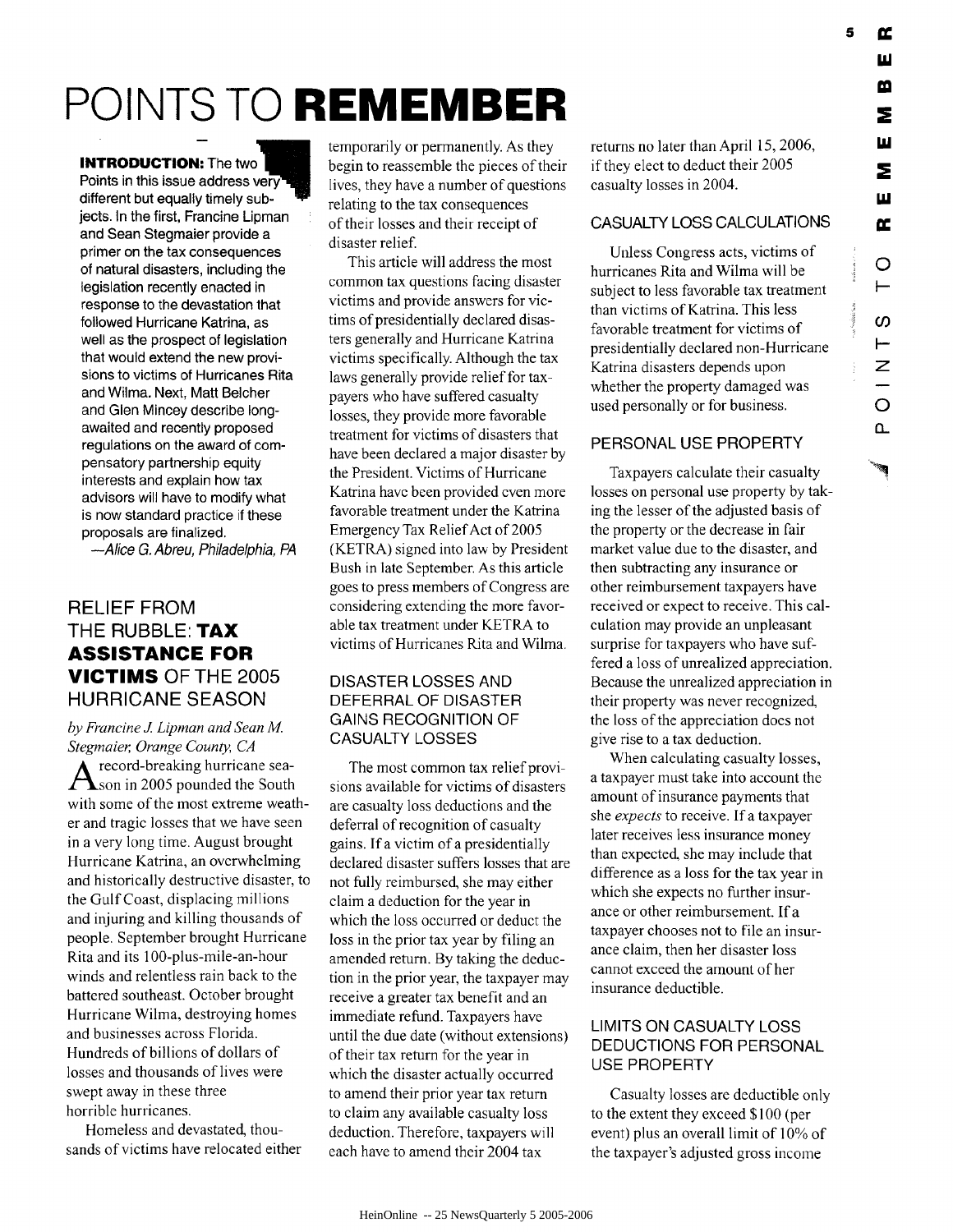(AGI), Casualty losses are itemized deductions, not subject to the cutback of itemized deductions for highincome taxpayers or any adjustment under the alternative minimum tax (AMT). If casualty losses exceed a taxpayer's income for the tax year in which she claims the loss, the taxpayer may have a net operating loss (NOL). A taxpayer can offset an NOL against taxable income in her two prior tax years, generating a refund. Any excess NOL will offset future taxable income, providing a tax benefit in the subsequent twenty years until exhausted. However, if a taxpayer does not itemize her deductions and claims the standard deduction, she will not receive any tax benefit from her casualty loss deduction.

#### NO LIMITS FOR HURRICANE KATRINA VICTIMS

Under KETRA, the \$100 and 10% of **AGI** limits on personal use property casualty losses have been deleted to the extent they arise in the Hurricane Katrina disaster area on or after August 25, 2005 and are attributable to Hurricane Katrina.

#### BUSINESS USE PROPERTY

Business use property casualty losses are determined in the same manner as personal use property casualty losses except that they are not subject to the \$100 (per event) or the 10% AGI limits. In addition, business casualty losses are generally treated as deductions in arriving at AGI and not as itemized deductions unless the loss arises out of an employee relationship. Casualty losses of property used as an employee are characterized as "niscellaneous itemized deductions" only deductible to the extent they exceed 2% of **AGI** and not deductible for AMT purposes.

#### DEFERRAL OF CASUALTY GAINS

Taxpayers realizing a gain on the involuntary conversion of their property into cash may defer gain recognition if they elect to purchase an adequate amount of qualifying replacement

property within the replacement period. Qualifying replacement property is property that is "similar or related in service or use" to the destroyed property. While there is no definition of "similar or related in service or use," the government has narrowly applied this definition in numerous interpretive rulings. However, for presidentially declared disasters if the damaged property was used in a trade or business or held for investment, this definition is expanded significantly to include any tangible property held for productive use in a trade or business or for investment. The replacement period for property destroyed in a presidentially declared disaster area is two years from the close of the tax year in which any gain is first realized. A taxpayer with reasonable cause for not being able to replace within this period may apply for an extension.

A taxpayer must recognize gain realized to the extent the conversion proceeds exceed the purchase price of qualifying replacement property. Taxpayers may retain their cash and finance the purchase of qualifying replacement property without adverse tax consequences if their purchase price is at least equal to the conversion proceeds. However, a taxpayer's basis in the replacement property will be its cost, reduced by the amount of any deferred gain. A taxpayer's holding period in the replacement property will include the holding period in the damaged property.

A taxpayer electing to defer gain recognition must attach a statement to her tax return for any year she has realized casualty gain. She must attach another statement to her return containing information about the purchase of any qualifying replacement property for each tax year during the replacement period. **Ifa** taxpayer tails to purchase an adequate amount of qualifying replacement property within the replacement period, she must file an amended return for the year she realized her gain and report any gain that cannot be deferred.

#### PRINCIPAL RESIDENCE CASUALTY GAINS

A taxpayer may exclude a maximum of \$250,000 (\$500,000 if married filing jointly) of gain on the qualifying sale, including an involuntary conversion, of a principal residence. If a personal residence casualty gain is more than the allowable exclusion amount, a taxpayer can defer recognizing any excess gain by purchasing qualifying replacement property within four years of the close of the tax year in which any gain is first realized.

In addition, a taxpayer does not have to recognize gain on any insurance proceeds received for unscheduled personal property that was part of the contents of the taxpayer's residence. Any insurance proceeds received from the taxpayer's principal residence or scheduled personal property can be treated as received for a single item of property for measuring the required amount of reinvestment. A taxpayer can postpone recognizing any gain realized by purchasing replacement property that is similar or related in service or use to the residence or its contents.

#### HURRICANE KATRINA VICTIMS

Victims of Hurricane Katrina will have five years to replace **any** property located in the Hurricane Katrina disaster area, which is compulsorily or involuntarily converted on or after August **25,** 2005, by reason of Hurricane Katrina, but ONLY **if** substantially all of the replacement property is located in the Hurricane Katrina disaster area.

#### EXTENSION OF TAX DEADLINES FOR VICTIMS OF HURRICANES KATRINA, RITA, OR WILMA

Taxpayers affected by Hurricanes Katrina, Rita, or Wilma will have until February *28,* 2006, to file returns, pay taxes and perform other time-sensitive acts due in 2005. The IRS encourages all **\** ictims of these hurricanes to identify themselves by writing **"I** lurricane Katrina, [Rita] or [Wilna]" in red ink

 $\bar{\mathcal{A}}$ 

ð.